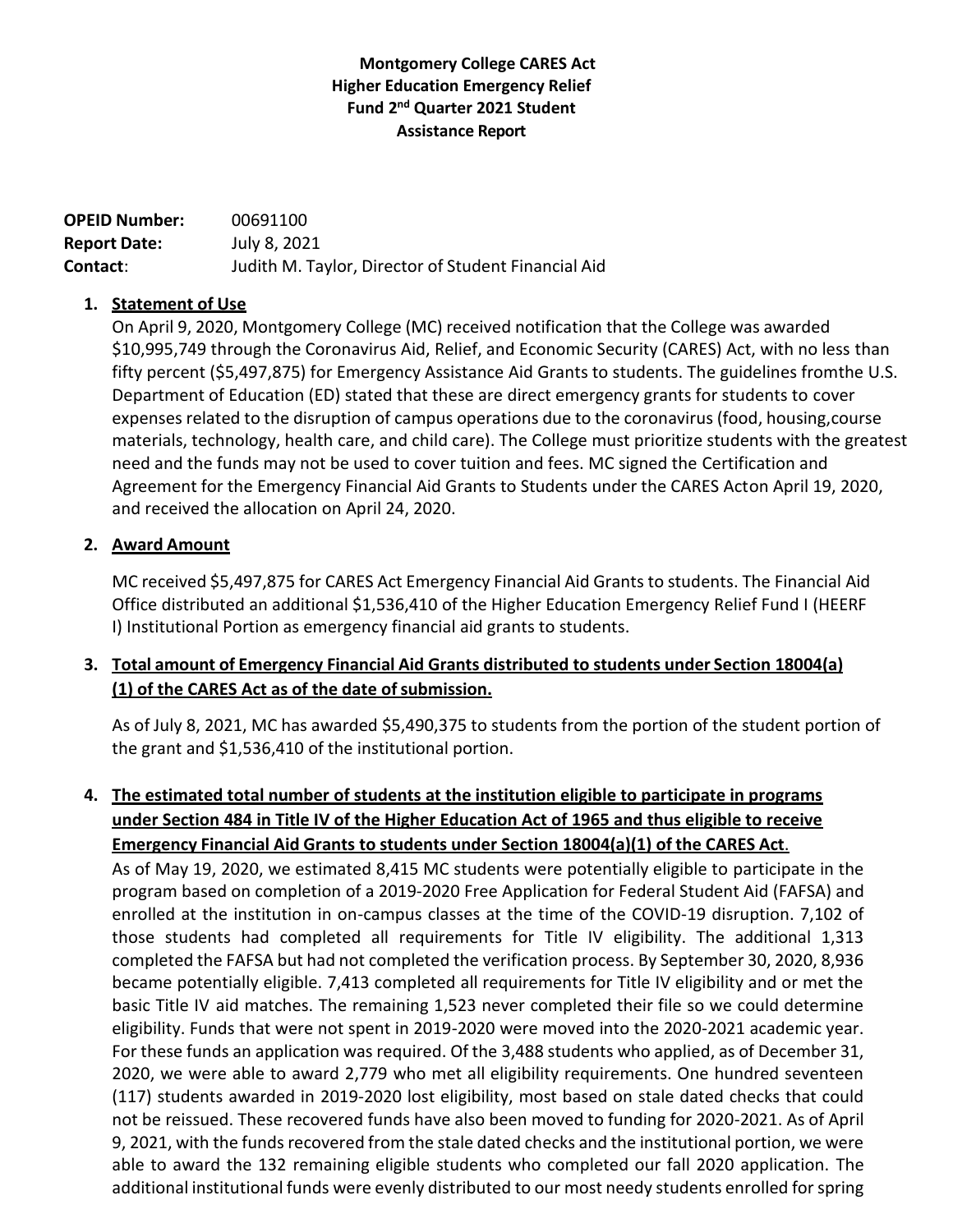2021. Between April 9, 2021 and July 9, 2021, we received \$11,500 in stale dated uncashed checks. Four thousand (\$4000) of that has been awarded to students who became eligible based on the additional HEERF II guidance. The additional \$7500 will be awarded during summer 2021 to students who meet the HEERF III guidance. Some students have received more than one award.

### **5. The total number of students who have received an Emergency Financial Aid Grant to students under Section 18004(a) (1) of the CARES Act.**

As of July 8, 2021, eight thousand seven hundred fifty-one (8751\*) student awards have made through the student portion of the CARES Act Emergency Assistance Grant. One hundred thirtyfive (135) have been cancelled due to uncashed stale dated checks. Eight thousand six hundred sixteen (8616\*) students have active awards.

| <b>Award Category</b>                      | Number of Students Awarded |
|--------------------------------------------|----------------------------|
| 6 or more billable hours/credits (2019-20) | 5,256                      |
| 6 to more billable hours/credits (2020-21) | 2.573                      |
| 1 to 5 billable hours/credits (2019-20)    | 520                        |
| 1 to 5 billable hours/credits (2020-21)    | 267                        |
| <b>Total Awards</b>                        | 8,616                      |

As of April 8, 2021, four thousand seventeen (4,017\*) student awards have been made through the institutional portion of the CARES ACT Emergency Assistance Grant.

| 1 or more billable hours/credits (\$370)           | 3,954 |
|----------------------------------------------------|-------|
| 6 or more billable hours/credits (\$1000)          | 21    |
| 6 or more billable hours/credits (\$1000 & \$370)  | 34    |
| 1 to 5 more billable hours/credits (\$500)         |       |
| 1 to 5 more billable hours/credits (\$500 & \$370) |       |
| <b>Total Awards</b>                                | 4,017 |

\*Student Awards are not unduplicated

# **6. The method(s) used by the institution to determine which students receive Emergency Financial Aid Grants and how much they would receive under Section 18004(a)(1) of the CARES Act.**

In order to provide maximum support based on the funds available, the size of the award is based on the number of credits each student is taking. After student and institutional funds were awarded, the remaining institutional funds were evenly distributed to spring Pell Grant recipients.

## **2019-2020**

- ➢ Students enrolled in: 6 to 12 billable hours/credits: \$500
- ➢ Students enrolled in: 1 to 5 billable hours/credits: \$300

## **2020-2021**

- ➢ Students enrolled in: 6 to 12 billable hours/credits: \$1,000
- ➢ Students enrolled in: 1 to 5 billable hours/credits: \$500
- ➢ Remaining Institutional: \$370

Enrollment status changes and/or amount of remaining grant fundsresulted in adjustment of or different amounts of individual student awards.

- o **First Phase of Distribution Part 1** Awarded May 5, 2020, disbursed to students May 9, 2020
	- **E** Spring 2020 Pell grant recipients enrolled for spring semester who did not completely withdraw. This is a group of students with documented financial need and Title IV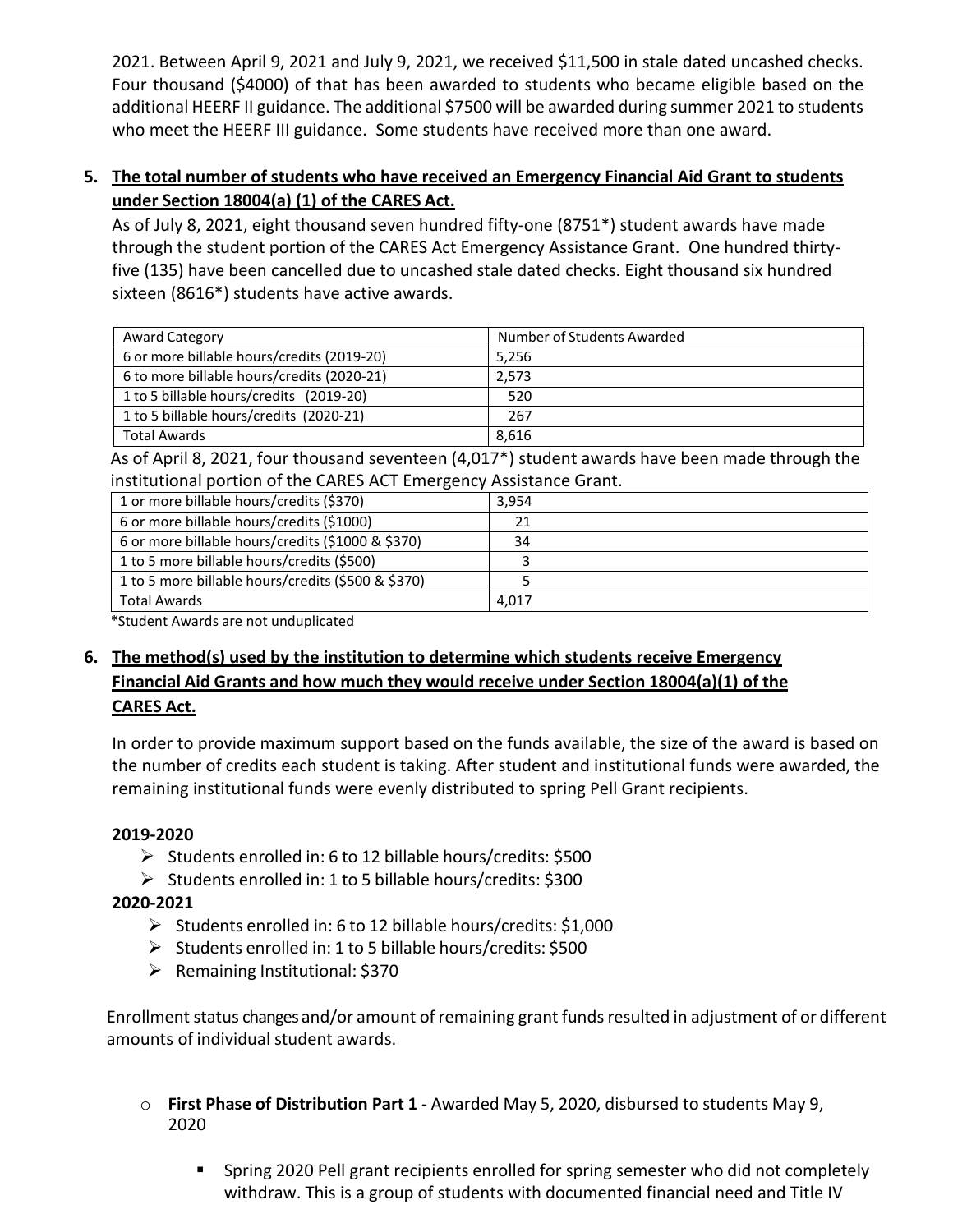eligibility. The change to remote instruction after March 13, 2020, affected them financially in increased technology costs, utility costs, child care costs, and loss of parent and/or student wages in at least the amounts listed above.

- o **First Phase of Distribution Part 2** Awarded May 21, 2020, disbursed to students May 22, 2020
	- Spring 2020 Subsidized Direct Loan recipients and additional Pell Grant recipients enrolled for spring semester who did not completely withdraw. This is a group of students with documented financial need and Title IV eligibility. The change to remote instruction after March 13, 2020, affected them financially in increased technology costs, utility costs, child care costs, and loss of parent and/or student wages in at least the amounts listed above.
- o **Second Phase of Distribution Part 1 -** Awarded July 31, 2020, disbursed to students August 1, 2020
	- On May 8, 2020, an online CARES Act assistance application form became available. MC students can state if COVID-19 disruptions have adversely affected them in one or more of the following areas: loss of income, food, housing, utilities, course materials, technology, health care, and/or child care.
	- Students who already completed a FAFSA for 2019-2020 or 2020-2021 and have already documented their Title IV eligibility, but did not already receive an award and maintained enrollment in Spring 2020, along with any students who met the criteria for Phase One and have not received the grant, were the first priority in this phase. Of the 5,697 students awarded, sixty (60) additional students were in this category.
	- **•** Applications were accepted from May 8, 2020 through August 14, 2020. Two thousand one hundred and forty-nine (2,149) CARES Emergency Grant Applications have been received. Applications were screened based on the criteria in the proposed final rule. Based on eligibility criteria 117 applicants have been awarded. Many applicants already received the grant in the phase 1 distribution, and many others are not eligible. We continued to screen applications to determine eligibility.
- o **Second Phase of Distribution Part 2** Awarded September 18, 2020, disbursed to students September 19, 2020
	- An additional 171 students who met either the First or Second Phase eligibility criteria and were enrolled in either spring 2020 or summer 2020 and had not already received a CARES grant in spring or summer 2020.
- o **Third Phase of Distribution 10/10/20, 11/13/20, 12/11/20**
	- Based on the awarding of both the First and Second Phases and the most recent Department of Education guidance for the disbursement of these funds, we have adjusted the criteria for Phase Three. On September 10, 2020 we made available to students our Fall 2020 CARES application. Three thousand four hundred eighty-eight (3,488) applications were received. Awards were made and funds disbursed on 10/10/2020, 11/13/2020 and 12/11/2020 to 2,779 of those 3,488, who in addition to submitting a CARES Grant application, also submitted a 2020-2021 FAFSA and met the required the Title IV eligibility criteria. The remaining 709 students will be awarded as